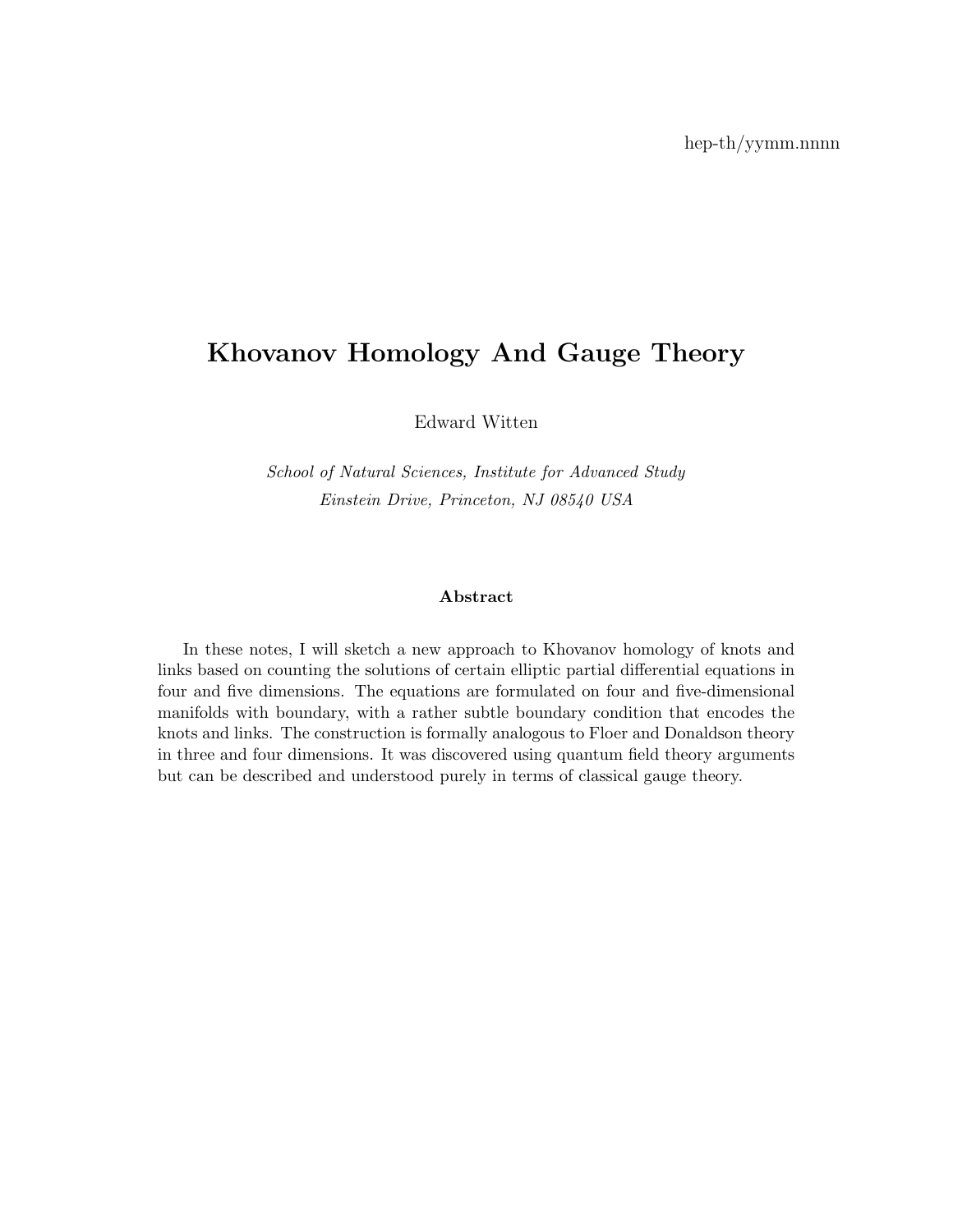# 1 Introduction

The goal of these lecture notes is to propose how certain elliptic differential equations in four and five dimensions can be used for a new description of the Jones polynomial and Khovanov homology. My inspiration was a previous physics-based approach to Khovanov homology [1]. I sought to find a gauge theory alternative to that construction.

In the presentation here, we will achieve brevity by omitting all the "why" questions. In other words, we will explain what construction in four- and five-dimensional gauge theory is supposed to reproduce the Jones polynomial and Khovanov homology, but not how this answer emerges from dualities of quantum fields and strings. For such questions, along with much more detail and extensive references to related work, we refer to [2]. That reference also contains much more detail concerning the "what" questions; our explanations here are rather schematic.

Without relying on quantum field theory arguments, can one directly deduce a known construction of the Jones polynomial or Khovanov homology from the gauge theory framework that will be described here? A strategy to do this for the Jones polynomial has been outlined in [3], and some of the ideas will be summarized at the end of these notes. There is not yet an analogous computation for Khovanov homology.

# 2 Gradient Flow Of Complex Chern-Simons

We start by remembering the relation of the Chern-Simons function in three dimensions to the instanton equation in four dimensions. In this talk, G is a compact simple Lie group and A is a connection on a G-bundle  $E \to W$ , where W is some manifold. We write  $G_{\mathbb{C}}$  for the complexification of G, and A for a connection on a  $G_{\mathbb{C}}$  bundle, such as the complexification  $E_{\mathbb{C}}$  of E. We write U and  $U_C$  for the spaces of, respectively, connections on E or on  $E_{\mathbb{C}}$ . Finally, by an elliptic equation, we mean an equation that is elliptic modulo the action of the gauge group.

If W is a three-manifold, then a connection A on the G-bundle  $E \to W$  has a Chern-Simons invariant

$$
CS(A) = \frac{1}{4\pi} \int_W \text{Tr}\left(A \wedge dA + \frac{2}{3} A \wedge A \wedge A\right). \tag{2.1}
$$

To arrive at the instanton equations, we pick a Riemannian metric on W and then place the obvious Riemannian metric on the space  $\mathcal U$  of connections:

$$
ds^{2} = -\int_{W} \text{Tr} \,\delta A \wedge \star \delta A. \tag{2.2}
$$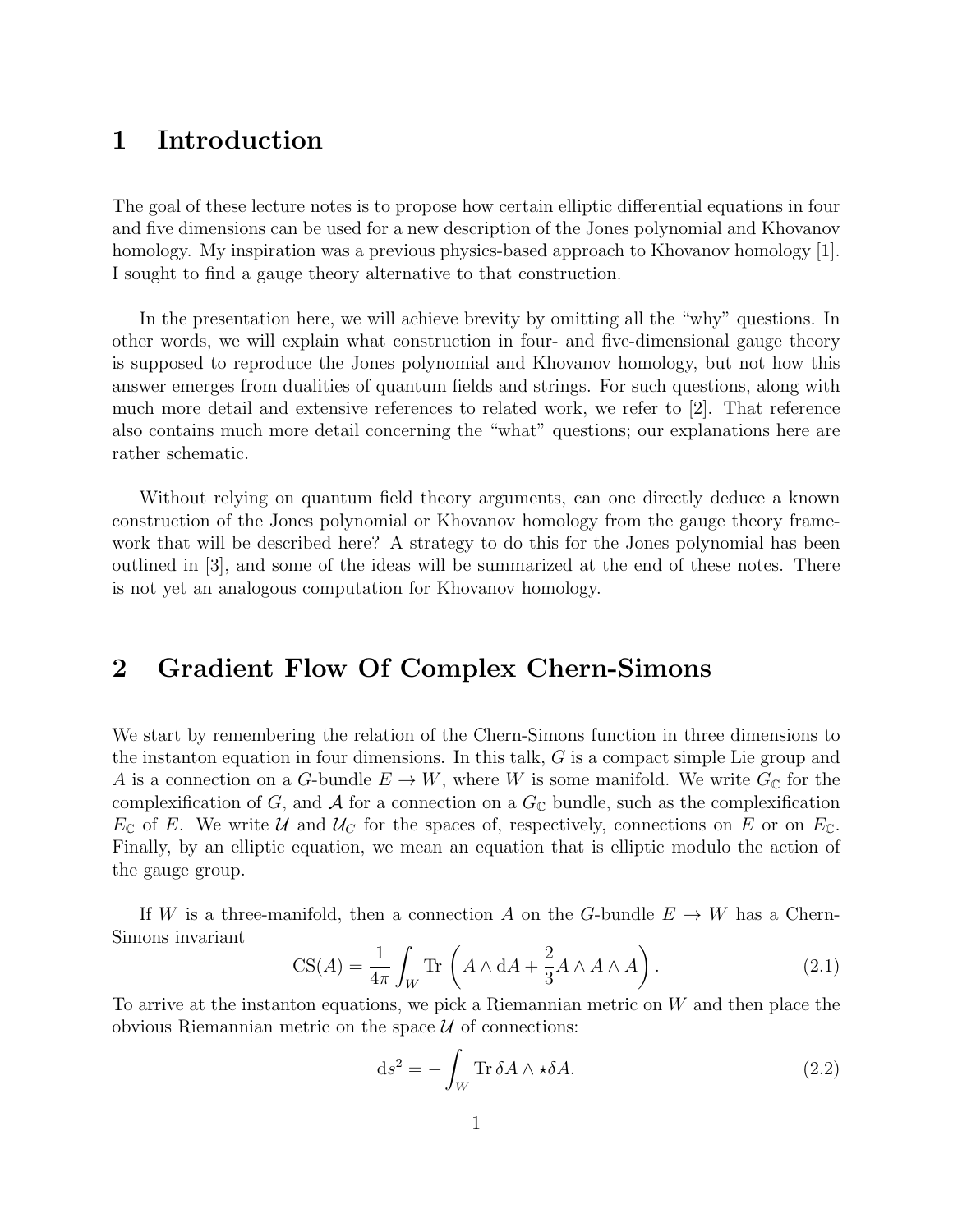Then, viewing  $-CS(A)$  as a Morse function on U, we write the equation of gradient flow:

$$
\frac{\mathrm{d}A}{\mathrm{d}s} = \nabla\mathrm{CS}(A). \tag{2.3}
$$

Something nice happens; the equation of gradient flow turns out to have four-dimensional symmetry. It is equivalent to the instanton equation on the four-manifold  $M = W \times \mathbb{R}$ :

$$
F^+ = 0.\tag{2.4}
$$

(For a two-form  $\omega$  in four dimensions, we write  $\omega^+$  and  $\omega^-$  for its selfdual and anti-selfdual projections.) This fact is the starting point for Floer cohomology of three-manifolds and its relation to Donaldson theory of four-manifolds.

We want to do the same thing, roughly speaking, for the complex Lie group  $G_{\mathbb{C}}$ . To begin with, a connection A on a  $G_{\mathbb{C}}$  bundle  $E_{\mathbb{C}} \to W$  has a Chern-Simons function:

$$
CS(\mathcal{A}) = \frac{1}{4\pi} \int_W \text{Tr}\left(\mathcal{A} \wedge d\mathcal{A} + \frac{2}{3}\mathcal{A} \wedge \mathcal{A} \wedge \mathcal{A}\right).
$$
 (2.5)

To do Morse theory, we have to make two immediate changes. First, a Morse function is supposed to be real, but  $CS(\mathcal{A})$  is actually complex-valued. So we pick a complex number  $e^{i\alpha}$  of modulus 1 and define our Morse function to be (provisionally)

$$
h_0 = -\text{Re}\left(e^{i\alpha}\text{CS}(\mathcal{A})\right). \tag{2.6}
$$

Second, there is not any convenient metric on the space  $\mathcal{U}_{\mathbb{C}}$  of complex connections that has the full  $G_{\mathbb{C}}$  gauge symmetry. So we pick a Kahler metric on  $\mathcal{U}_{\mathbb{C}}$  that is invariant only under G, not  $G_{\mathbb{C}}$ :

$$
ds^{2} = -\int_{W} \text{Tr} \,\delta \mathcal{A} \wedge \star \delta \overline{\mathcal{A}}.
$$
 (2.7)

Now we can write a gradient flow equation

$$
\frac{\mathrm{d}\mathcal{A}}{\mathrm{d}s} = -\nabla h_0. \tag{2.8}
$$

However, we are really usually interested in a complex connection  $\mathcal A$  up to complex-valued gauge transformations, but here we have written an equation that is only invariant under unitary gauge transformations. To compensate for this, we should set the moment map to zero and consider the previous equation only in the space of zeroes of the moment map. In other words, if we decompose A in real and imaginary parts as  $A = A + i\phi$ , where A is a real connection and  $\phi \in \Omega^1(W) \otimes \text{ad}(E)$ , then the Kahler manifold  $\mathcal{U}_{\mathbb{C}}$  has a Kahler form

$$
\omega = \int_{W} \text{Tr} \,\delta A \wedge \star \delta \phi. \tag{2.9}
$$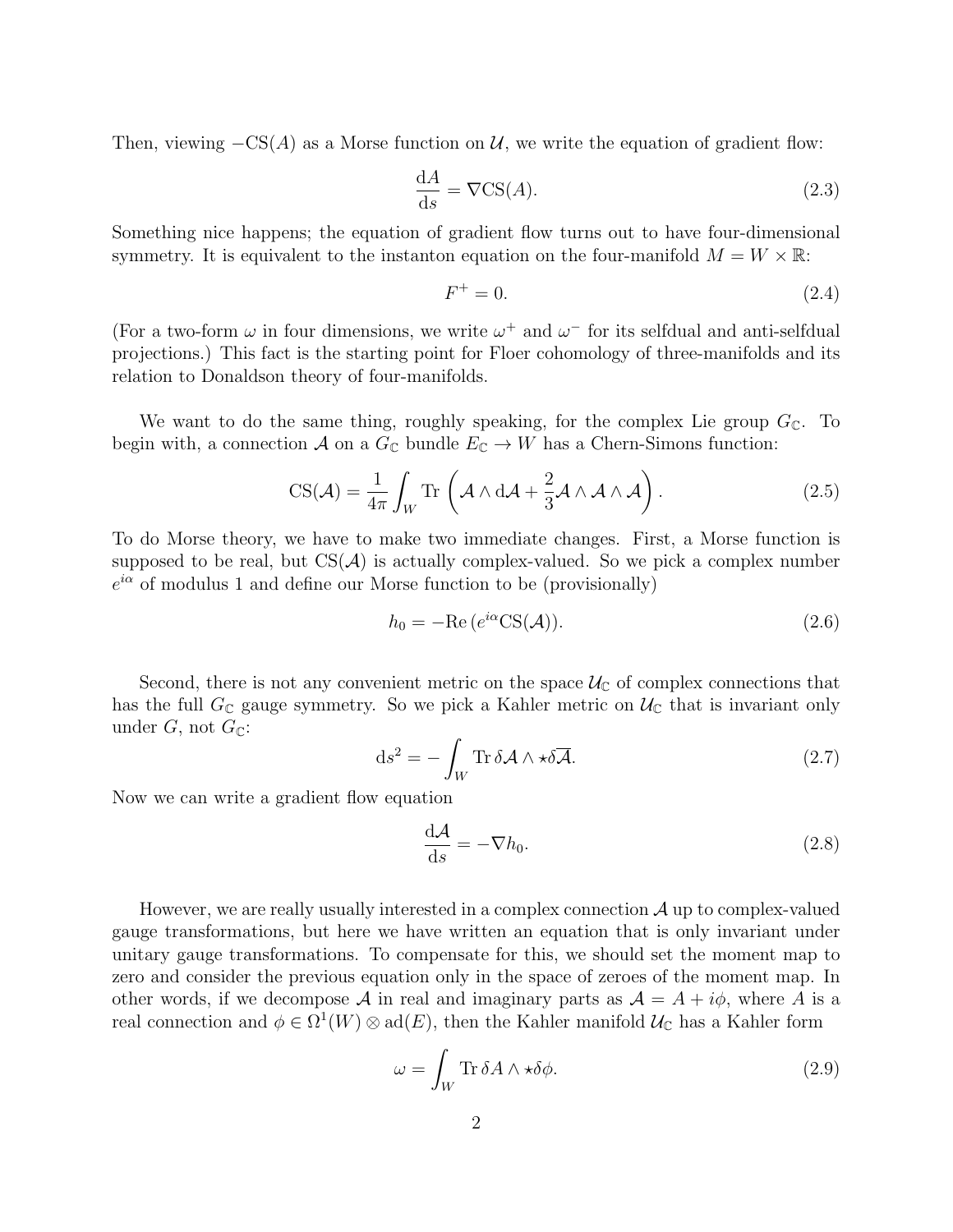The moment map for the action of G-valued gauge transformations is

$$
\mu = d_A \star \phi,\tag{2.10}
$$

and we should really consider the previous gradient flow equations in the space of zeroes of the moment map.

However, it is somewhat better to introduce another field  $\phi_0$  as a sort of Lagrange muliplier.  $\phi_0$  is a section of the real adjoint bundle ad(E) and we write an extended Morse function

$$
h = h_0 + \int_W \mathrm{d}^3 x \sqrt{g} \, \mathrm{Tr} \, \phi_0 \mu \tag{2.11}
$$

whose critical points are all at  $\mu = 0$ . On the space of  $\phi_0$  fields, we place the obvious metric

$$
\mathrm{d}s^2 = -\int_W \mathrm{d}^3x \sqrt{g} \operatorname{Tr}\delta\phi_0^2,\tag{2.12}
$$

and now, writing  $\Phi$  for the pair  $(\mathcal{A}, \phi_0)$ , we write the gradient flow equations

$$
\frac{\mathrm{d}\Phi}{\mathrm{d}s} = -\nabla h(\Phi). \tag{2.13}
$$

Something nice happens, just like what happened in the real case. The flow equations in this sense are elliptic partial differential equations with a full four-dimensional symmetry. They can be written

$$
(F - \phi \wedge \phi)^{+} = t(\mathbf{d}_{A}\phi)^{+}
$$
  
\n
$$
(F - \phi \wedge \phi)^{-} = -t^{-1}(\mathbf{d}_{A}\phi)^{-}
$$
  
\n
$$
\mathbf{d}_{A} \star \phi = 0,
$$
\n(2.14)

with

$$
t = \frac{1 - \cos \alpha}{\sin \alpha}.
$$
 (2.15)

These are elliptic differential equations modulo the action of the gauge group, for each  $t \in \mathbb{RP}^1 = \mathbb{R} \cup \infty$  (for  $t \to 0$  or  $\infty$ , multiply the second equation by t or the first by  $t^{-1}$ ).

In writing the equations, we have combined the imaginary part of the connection,  $\phi \in$  $\Omega^1(W) \otimes \text{ad}(E)$ , with the Lagrange multiplier  $\phi_0 \in \text{ad}(E)$ , to a field (also called  $\phi$ ) that takes values in  $\Omega^1(M) \otimes \text{ad}(E)$ . We are using the fact that for  $M = W \times \mathbb{R}$ , we have  $\Omega^1(M) = \Omega^1(W) \oplus \mathbb{R}.$ 

The equations (2.14) can be the starting point for developing a Floer-like theory for the complex Lie group  $G_{\mathbb{C}}$ . That is the case we will want for the Jones polynomial and Khovanov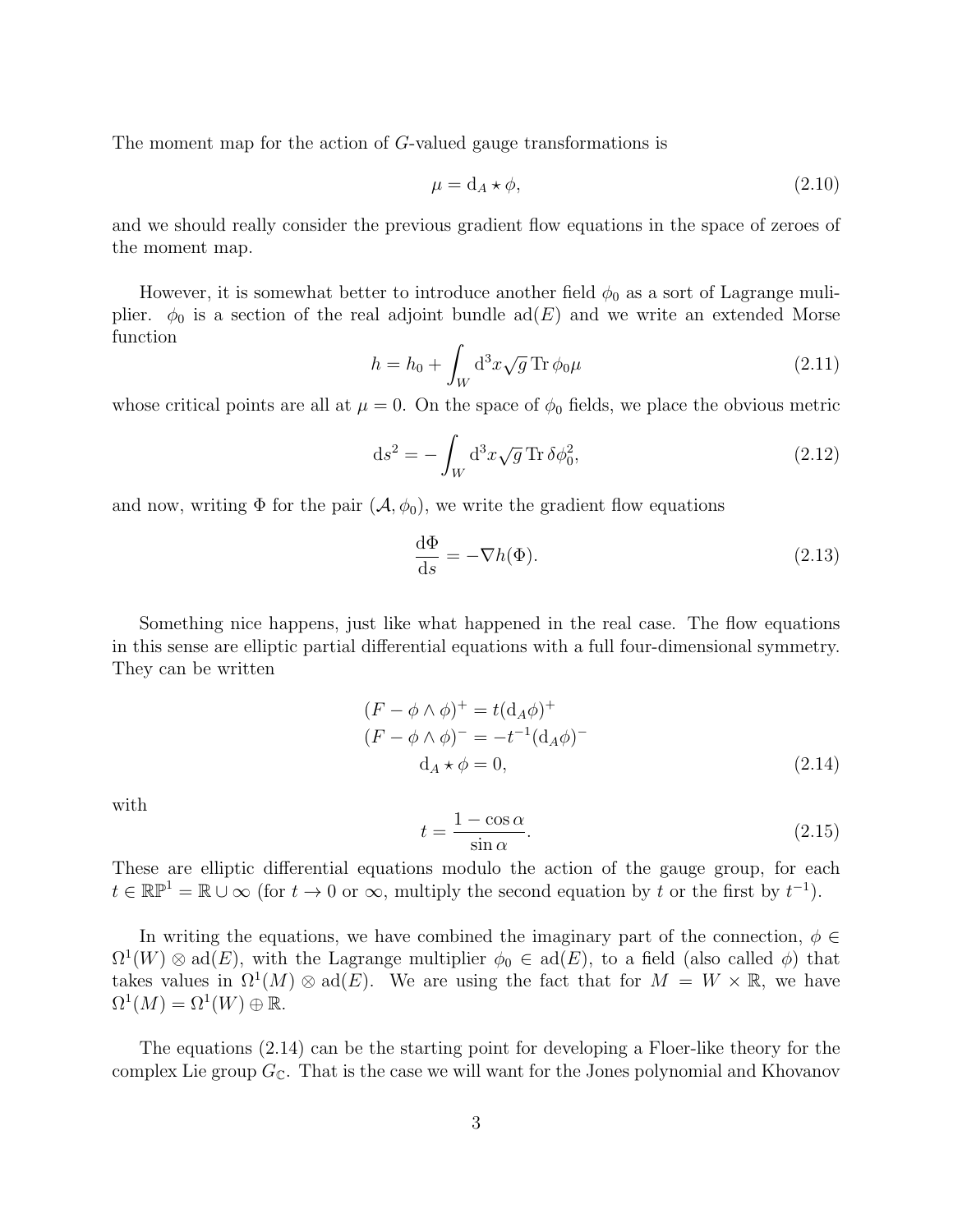homology. However, before focusing on that case, let us ask what might one mean by Floer theory for other real forms of G.

If  $t = 0$  or  $\infty$ , the equations (2.14) admit the involution  $\phi \to -\phi$ . If we simply ask for a solution to be invariant under this operation, we will set  $\phi$  to zero and reduce to the selfdual or anti-selfdual Yang-Mills equations (depending on whether t is 0 or  $\infty$ ). This will lead to ordinary Floer theory. To get something new, we can instead pick an involution  $\tau$ (ether inner or outer) of the compact Lie group  $G$ . Conjugacy classes of such involutions are in natural correspondence with real forms of G. Imposing invariance under  $\phi \to -\phi$ together with the involution  $\tau$ , we get a reduced set of equations appropriate to constructing a Floer-like theory for the real form that corresponds to  $\tau$ . In this way, one can hope to construct a Floer-like theory for any real form of G.

Let us return to the full system of equations  $(2.14)$ , without reducing to a real form. These equations were actually first studied in the context of gauge theory and geometric Langlands [4]. Roughly speaking, one constructs a family of four-dimensional topological field theories that are just like Donaldson theory except based on the equations (2.14) instead of the instanton equations. Geometric Langlands duality is then naturally formulated as an equivalence between the theories that arise at two different values of  $t$ . From that vantage point, geometric Langlands duality is a consequence of S-duality of  $\mathcal{N}=4$  super Yang-Mills theory in four dimensions. (I am leaving out numerous details, one of which is that it is natural to consider complex values of  $t$ .)

It does not seem likely that this theory gives interesting four-manifold invariants, and there may be a technical problem in defining them, analogous to what happens in Donaldson theory on a four-manifold of  $b_2^+=1$ . In geometric Langlands duality, four-manifold invariants are not the point. One is mainly interested not in invariants of four-manifolds but in the structures that this same topological field theory attaches to two-manifolds (categories of boundary conditions) and to three-manifolds (spaces of physical states or "morphisms"). These are essentially not affected by the technical difficulties that may affect the four-manifold invariants.

Although this theory probably does not give interesting four-manifold invariants, the literature on geometric Langlands does give a reason to believe in hindsight, and perhaps even in foresight, that it gives interesting knot invariants. An extension of the usual geometric Langlands duality that is known as "quantum" geometric Langlands is related to quantum groups [5], which in turn can be used to describe the Jones polynomial and similar invariants of knots. Possibly this should have made us anticipate that the topological field theory associated to geometric Langlands can be used to compute the Jones polynomial. Another possible clue relating Khovanov homology to geometric Langlands can be gleaned from an attempt to describe Khovanov homology as an A-model [6] and more specifically from the relation of the symplectic varieties used in that attempt to spaces of Hecke modifications [7].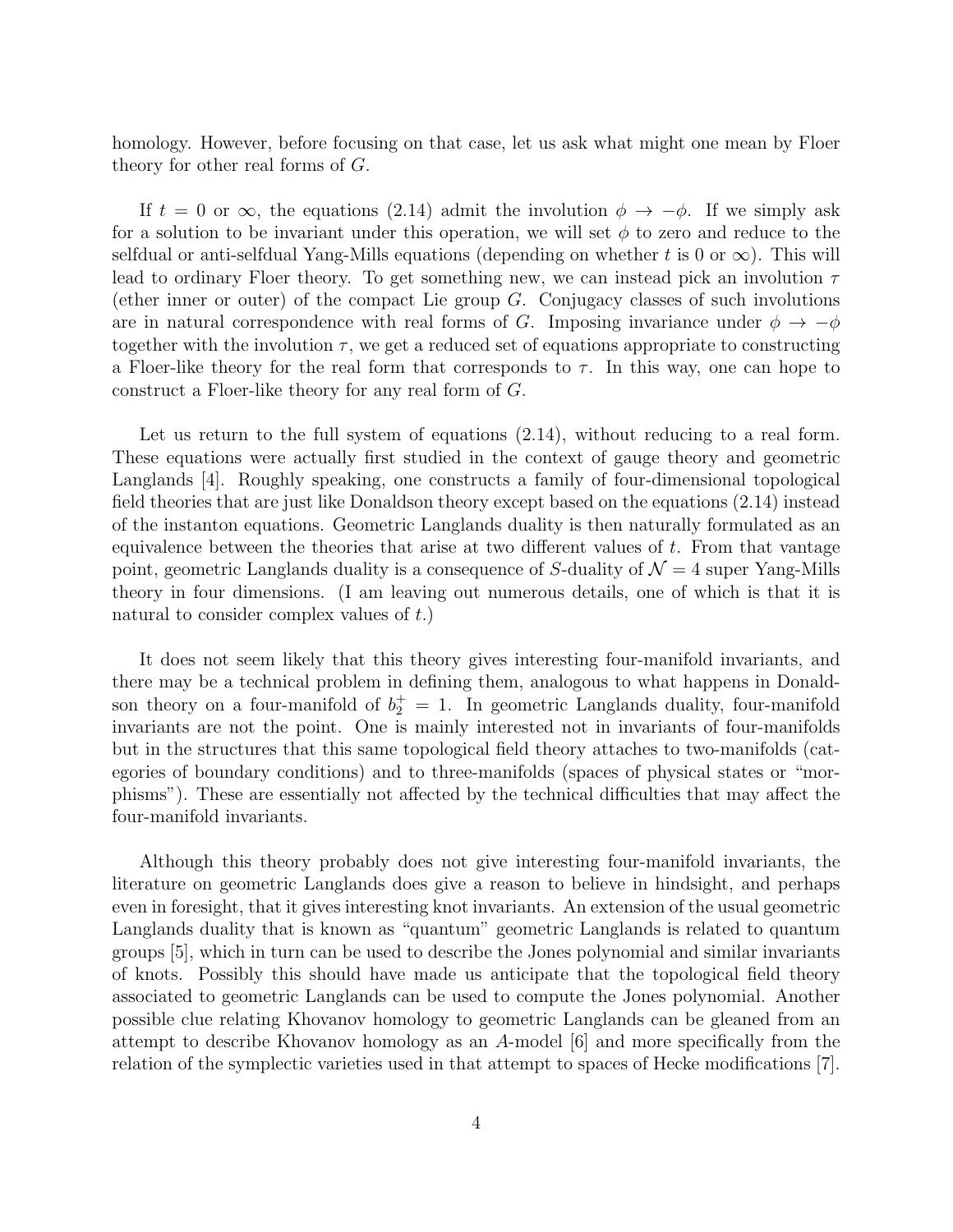

Figure 1: A knot has been placed at the boundary of the four-manifold  $M = W \times \mathbb{R}_+$ .

The framework that we sketch below indeed leads to spaces of Hecke modifications, though of a somewhat different type.

## 3 Relation To The Jones Polynomial

To make contact with the Jones polynomial, we take the four-manifold M to be  $W \times \mathbb{R}_+$ , where W is a three-manifold and  $\mathbb{R}_+$  is a half-line  $y \geq 0$ . For  $y \to \infty$ , we require the fields to approach a chosen critical point (or more precisely a critical gauge orbit) of the Morse function. The equations (2.14) were chosen so that a critical point is a complex flat connection, corresponding to a homomorphism  $\rho : \pi_1(W) \to G_{\mathbb{C}}$ . ( $\rho$  must satisfy a mild condition of semistability [8] so that the moment map condition  $d_A \star \phi = 0$  can be obeyed.) The simplest case is that W is  $S^3$  or  $\mathbb{R}^3$  so that there is only one possible critical point, with  $A = \phi = 0$  up to a G-valued gauge transformation.

Meanwhile, as sketched in fig. 1, knots are placed at  $y = 0$ , that is at the endpoint of  $\mathbb{R}_+$ . The boundary condition at  $y = 0$  is an elliptic boundary condition that is a little involved to explain, and we will postpone it to section 5. But this boundary condition depends on the choice of a knot (or link<sup>1</sup>) K, and on the choice of a representation R of the Langlands or GNO dual group  $G^{\vee}$  of G. In this description, this is the only way that K (or R) enters.

For the next step, we imitate Donaldson theory. Let  $a_n$  be the "number" of solutions of the equations  $(2.14)$  with instanton number n. (The count of solutions is made in a standard sort of way; for example, an isolated nondegenerate solution is weighted by a sign, which is

<sup>&</sup>lt;sup>1</sup>In the case of a link  $L = \bigcup_i K_i$  with components  $K_i$ , each component can be labeled by a different representation  $R_i$  of  $G^{\vee}$ .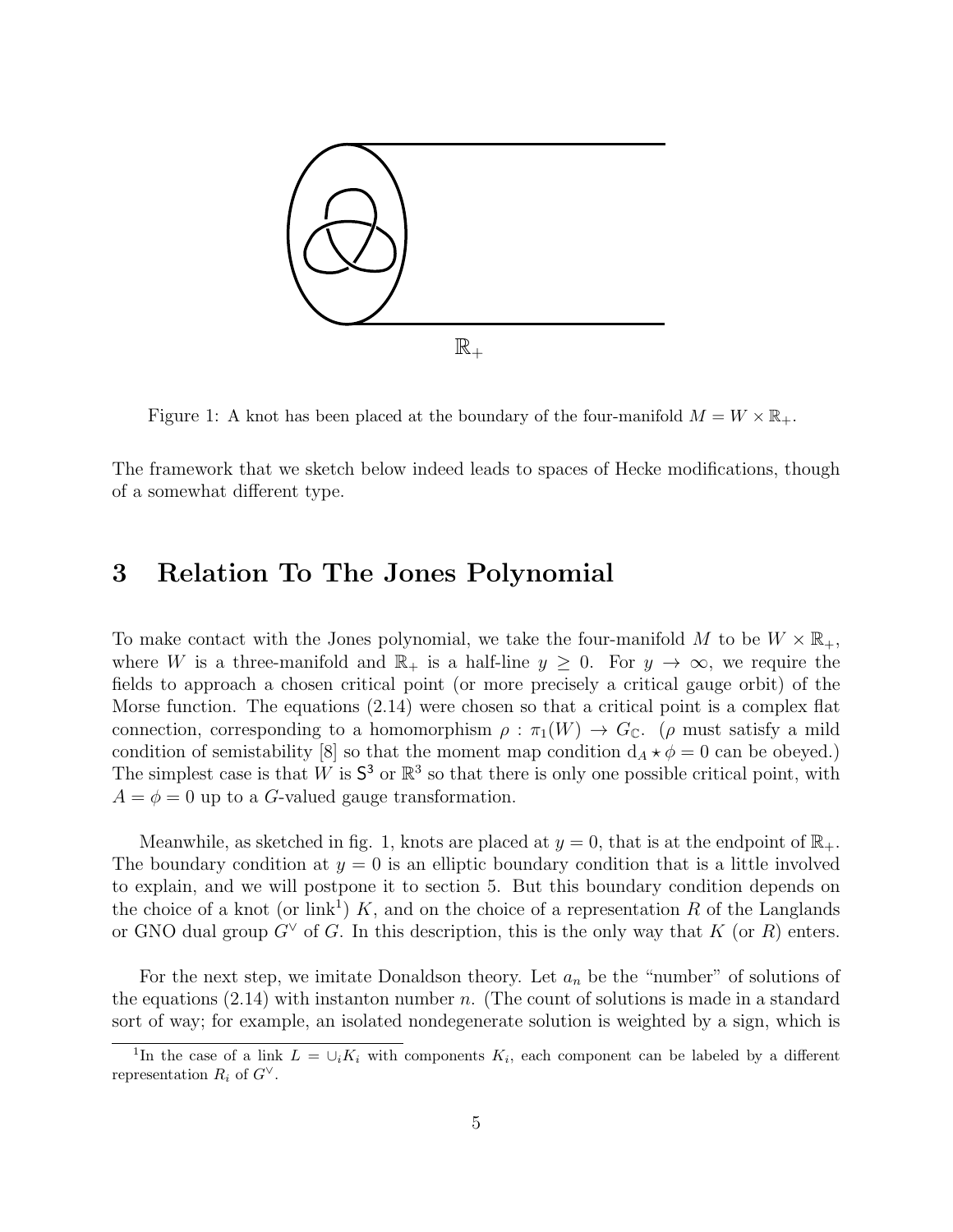the sign of the fermion determinant.) Conjecturally,  $a_n$  vanishes for large enough |n|, but this has not been proved. The instanton number is defined in the usual way as a multiple of

$$
\int_M \text{Tr}\, F \wedge F,\tag{3.1}
$$

where  $F = dA + A \wedge A$  is the curvature. Actually, to define the instanton number as a topological invariant is subtle, because  $M = W \times \mathbb{R}_+$  has "ends" at  $y = 0, \infty$ . The boundary conditions at the two ends give identifications of the bundle  $E$  with fixed bundles (namely a specified flat bundle at  $y = \infty$  and an embedding of the tangent bundle of W at  $y = 0$ ; see section 5 for the latter), and this enables one to define the instanton number as a topological invariant once a framing of W is picked. The dependence on the framing ultimately reproduces the framing dependence of the Jones polynomial and its generalizations.

Then we introduce a variable q and define the counting function

$$
J(q; K, R) = \sum_{n} a_n q^n.
$$
\n
$$
(3.2)
$$

For  $G^{\vee} = SU(2)$  and R the two-dimensional representation, and with  $W = \mathbb{R}^{3}$ , the claim is that this function is the Jones polynomial. In general, for  $W = \mathbb{R}^3$ , we expect to get the usual knot and link invariants associated to quantum groups and Chern-Simons gauge theory.

I refer to [2, 9] for explanations of why  $J(q; K, R)$  is expected to reproduce the Jones polynomial and its generalizations. Here I will just mention the main steps. First, one represents the function  $J(q; K, R)$  by a path integral in  $\mathcal{N} = 4$  super Yang-Mills theory. This can be done in a standard way because the equations (2.14) whose solutions we want to count are associated to one of the supersymmetry generators of the  $\mathcal{N}=4$  theory. The second step is electric-magnetic duality – the same quantum symmetry of  $\mathcal{N} = 4$  super Yang-Mills theory that underlies geometric Langlands duality. This puts the path integral in a more convenient form. The third and most novel step is to interpret the path integral of the  $\mathcal{N} = 4$  theory on  $W \times \mathbb{R}_+$  as an unusual sort of three-dimensional path integral. The most familiar quantum field theory representation of the Jones polynomial [10] is as an integral over the space  $U$  of real-valued connections:<sup>2</sup>

$$
\int_{\mathcal{U}} DA \exp\left(ik \text{CS}(A)\right) \text{Tr}_R P \exp \oint_K A. \tag{3.3}
$$

We can generalize this to an integral over a middle-dimensional cycle  $\Gamma$  in  $\mathcal{U}_{\mathbb{C}}$ , the space of complex-valued connections:

$$
\int_{\Gamma} D\mathcal{A} \exp\left(ik\mathcal{C}\mathcal{S}(\mathcal{A})\right) \operatorname{Tr}_{R} P \exp \oint_{K} \mathcal{A}.
$$
\n(3.4)

<sup>&</sup>lt;sup>2</sup>The object  $\text{Tr}_R P \exp \oint_K A$  is the trace of the holonomy of the connection A around the loop K, with the trace taken in the representation R.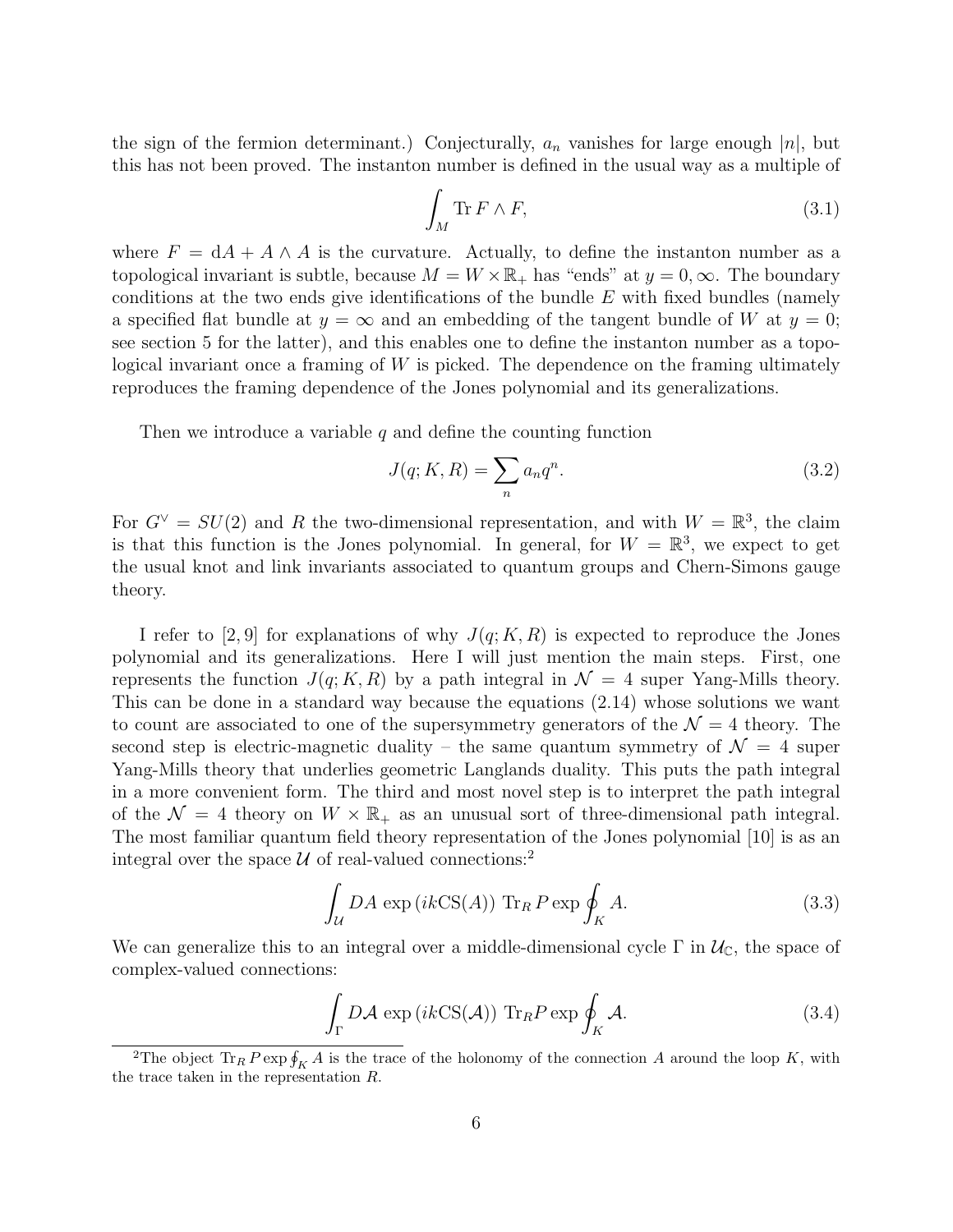This is a generalization of (3.3), to which it reduces if  $\Gamma = \mathcal{U}$ . In [2,9], it is shown that the  $\mathcal{N}=4$  path integral on  $W \times \mathbb{R}_+$  (in its electric-magnetic dual version), is equivalent to a generalized Chern-Simons path integral  $(3.4)$  with  $\Gamma$  the Lefschetz thimble associated to the critical point that was used to define the boundary condition at  $y = \infty$ . In establishing this relation, a key fact is that the equations (2.14) whose solutions we want to count are the gradient flow equations of complex Chern-Simons theory. For a generic  $W$ , the Lefschetz thimble  $\Gamma$  is not equivalent to the real integration cycle U of the usual Chern-Simons path integral (3.3), so the counting function (3.2) cannot be directly compared to the invariants derived from quantum groups and Chern-Simons theory. However, precisely for  $W = \mathbb{R}^3$ , they are equivalent, and that is why in this case, the counting of solutions is expected to reproduce the Jones polynomial and its generalizations.

## 4 Khovanov Homology

However, our goal is Khovanov homology, not the Jones polynomial, This means we are supposed to "categorify" the situation, and associate to a knot or link a vector space rather than a number. A suitable trace in the vector space will give back the original numerical invariant, which in the present context is the counting function of eqn. (3.2). In plain words, this means that the approach to the Jones polynomial just described has to be derived from a picture in one more dimension. Physicists would describe the situation as follows: viewing the extra dimension as "time," quantization gives a physical "Hilbert" space, which will be the Khovanov homology, and then if we compactify the extra dimension on a circle, we get a trace leading back to the original theory – in this case, the theory that computes the Jones polynomial.

Let us practice by "categorifying" something – in fact, we will categorify the Casson invariant. The Casson invariant is an invariant of a three-manifold  $W$ . It is defined by "counting" (up to gauge transformation and with suitables signs) the flat connections A on a G-bundle  $E \to W$ . A flat connection is a solution of the equation

$$
F = 0.\t\t(4.1)
$$

In three dimensions, this is not an elliptic equation, but is part of a nonlinear elliptic complex. Just as for linear elliptic complexes, it is sometimes convenient to "fold" the complex and reduce to the case of an ordinary elliptic equation, rather than a complex. In the present example, this is done by introducing a section  $\phi_0$  of ad(E) and replacing the equation  $F = 0$ with the Bogomolny equation

$$
F + \star d_A \phi_0 = 0. \tag{4.2}
$$

The count of solutions is the same, since a simple vanishing theorem says that any smooth solution on a compact manifold W has  $\phi_0 = 0$ . But now the equation is elliptic. This gives a more convenient starting point for categorification.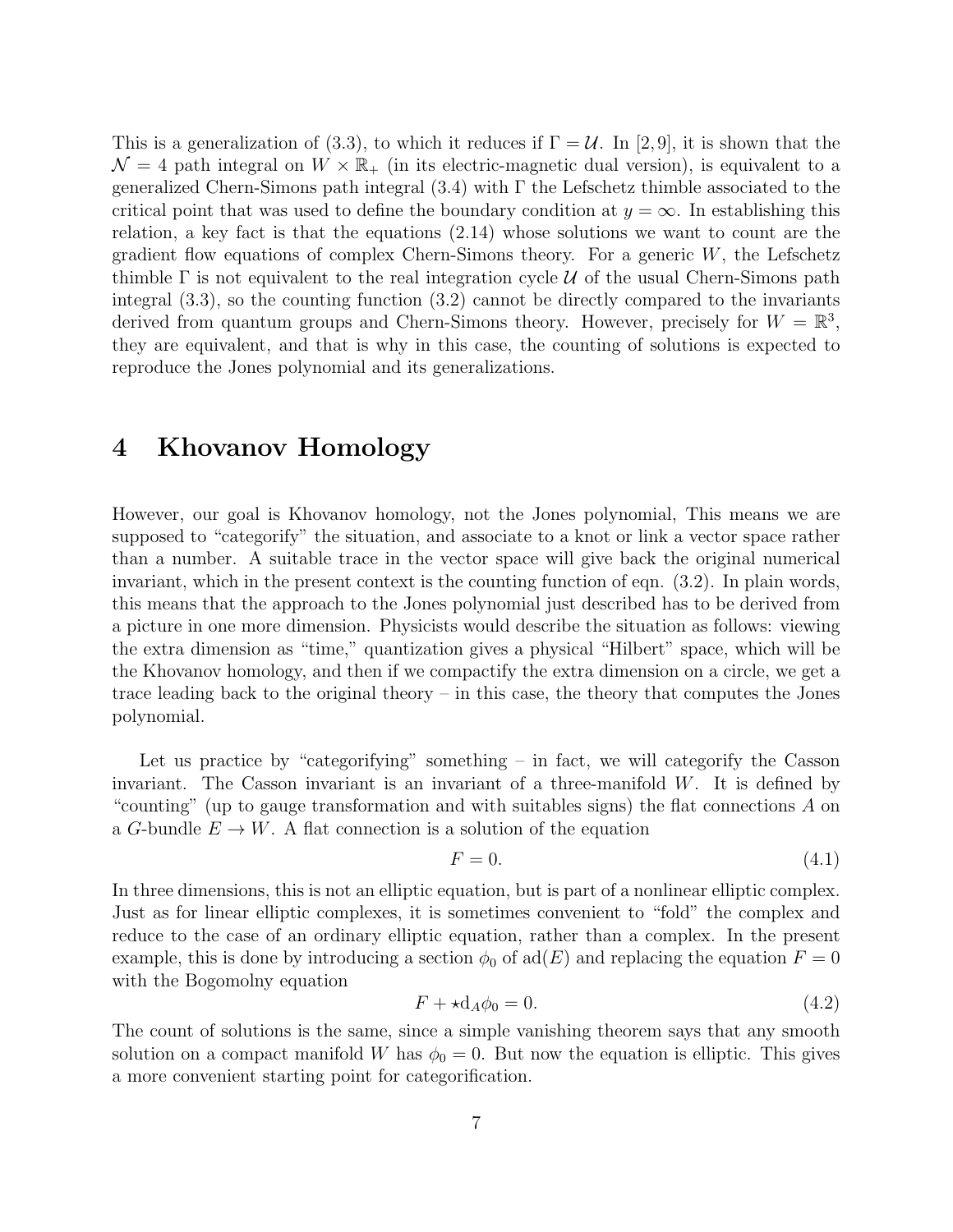"Categorification" of the Casson invariant is accomplished simply by replacing  $\phi_0$  by the covariant derivative with respect to a new coordinate,  $\phi_0 \rightarrow D/Ds$ . Thus we replace the three-manifold W by the four-manifold  $X = \mathbb{R} \times W$ , where  $\mathbb{R}$  is parametrized by the "time" s, and we substitute  $\phi_0 \rightarrow D/Ds$ . This makes sense, in that the substitution gives a differential equation on  $X$  (rather than a differential operator), because we started with an equation in which  $\phi_0$  only appears inside the commutator  $d_A\phi_0 = [d_A, \phi_0]$ . This commutator is now replaced by  $[d_A, D/Ds]$ , which is a component of the four-dimensional curvature.

Generically, a procedure like this, even if it gives a differential equation, will not give an elliptic one, let alone one with four-dimensional symmetry. In this case, however, we actually get back the instanton equation  $F^+ = 0$ , in a slightly different way from the way we got it before. What follows from this is that the Casson invariant – a numerical invariant computed by counting solutions of the original equation  $F = 0$  – can be categorified to Floer cohomology.

Let us spell this out in detail. To define Floer cohomology, one introduces a chain complex that has a basis corresponding to the flat connections on  $W$ . The differential in the chain complex is determined by counting suitable instanton solutions on  $X = \mathbb{R} \times W$ . However, we can compute the Euler characteristic of the Floer cohomology without having to know the differential: we simply sum over the basis vectors of the chain complex, weighted by appropriate signs. This sum gives back the Casson invariant. So the Casson invariant is the Euler characteristic of the Floer cohomology. The fancy way to say this is that Floer cohomology is a categorification of the Casson invariant.

So far there is no novelty here; this construction is essentially due to Floer. Now we want to similarly categorify the Jones polynomial, which from the point of view of the present lecture is the invariant associated to counting solutions of the equations (2.14) with certain boundary conditions. On a generic four-manifold  $M$ , we would have no way to proceed as there is no candidate for a field  $\phi_0$  that will be replaced by  $D/Ds$ .

However, if  $M = W \times \mathbb{R}_+$ , which is the case if we are studying the Jones polynomial in the way suggested here, then  $\Omega^1(M) = \Omega^1(W) \oplus \Omega^1(\mathbb{R}_+)$ , where the part of  $\phi$  associated to the second summand is the field  $\phi_0$  that we originally introduced as a Lagrange multiplier. We categorify by introducing a new dimension and replacing  $\phi_0 \rightarrow D/Ds$ , as before.

In this way, we get a partial differential equation on the five-manifold  $X = \mathbb{R} \times W \times \mathbb{R}_{+}$ . Moreover, this turns out to be an elliptic equation. (See [2] for details. The same equation was also introduced in [12].) And if we set  $t = 1$ , we get a full four-dimensional symmetry; that is, the five-dimensional equation can be naturally formulated on  $X = M^* \times \mathbb{R}_+$  for any oriented four-manifold  $M^*$ .

The boundary condition at  $y = 0$  (described in section 5) that can be used to get the Jones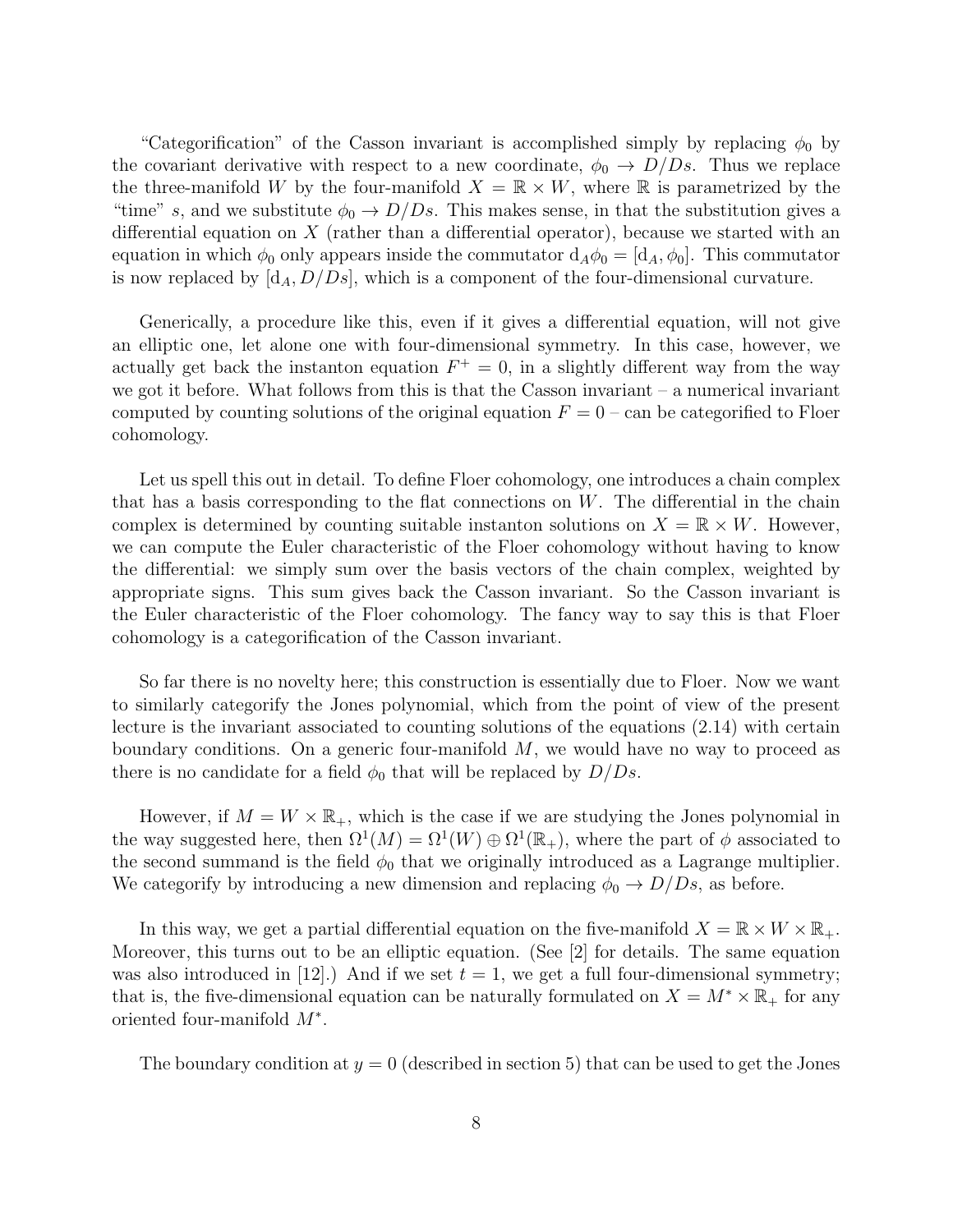

Figure 2:

polynomial can be "lifted" to five dimensions, roughly by  $\phi_0 \rightarrow D/Ds$ . The boundary is now a four-manifold  $M^*$  rather than a three-manifold W. Instead of modifying the boundary condition along a knot  $K \subset W$ , we now modify it along a two-manifold  $\Sigma \subset M^*$ , as in fig. 2.

To get the candidate for Khovanov homology, we specialize to the time-independent case  $M^* = \mathbb{R} \times W$ ,  $\Sigma = \mathbb{R} \times K$ . Then, following Floer (and following, for example, [13], where a similar strategy is used to categorify the Alexander polynomial), we define a chain complex which has a basis given by the time-independent solutions, that is the solutions of the four-dimensional equations

$$
(F - \phi \wedge \phi)^{+} = t(\mathbf{d}_{A}\phi)^{+}
$$
  
\n
$$
(F - \phi \wedge \phi)^{-} = -t^{-1}(\mathbf{d}_{A}\phi)^{-}
$$
  
\n
$$
\mathbf{d}_{A} \star \phi = 0.
$$
\n(4.3)

The differential in the chain complex is constructed in a standard fashion by counting certain time-dependent solutions. (Here we use the fact that the five-dimensional equations can themselves be interpreted in terms of gradient flow.) The cohomology of this differential is the candidate for Khovanov homology.

The candidate Khovanov homology is  $\mathbb{Z}\times\mathbb{Z}$ -graded, like the real thing, where one grading is the cohomological grading, and the second grading, sometimes called the  $q$ -grading, is associated to the instanton number, integrated over  $W \times \mathbb{R}_+$ . (Because  $W \times \mathbb{R}_+$  is not compact and has a boundary, the definition of the instanton number has subtleties that turn out to match the framing anomalies of Chern-Simons theory. See section 5.) One can define an equivariant Euler characteristic of the candidate Khovanov homology. In passing to the Euler characteristic, one loses the cohomological grading, but one keeps the grading by instanton number. So the equivariant Euler characteristic is a function of a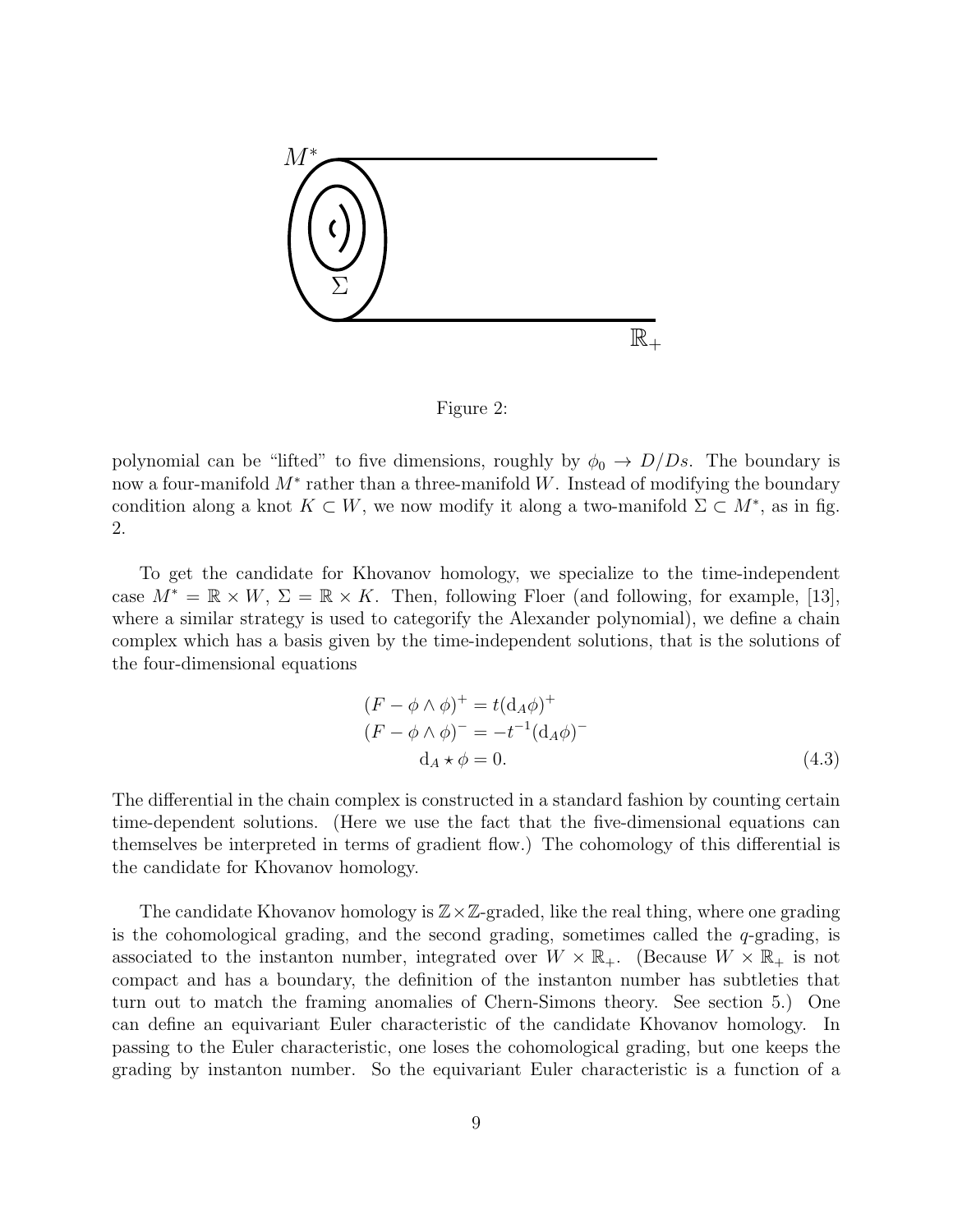

Figure 3: The surface  $\Sigma$  represents a "link cobordism" from an initial link L (in this case, an unknot) to a final link  $L'$  (in this case, two disjoint unknots). We embed  $\Sigma$  in the boundary of  $X = M^* \times \mathbb{R}_+$ , as in fig. 2.

single variable  $q$ . Because the complex that computes the candidate Khovanov homology has a basis given by the same time-independent solutions that have to be counted to compute the function  $J(q; K, R)$  defined in eqn. (3.2), the equivariant Euler characteristic is equal to this function. This corresponds to the usual relation between Khovanov homology and the Jones polynomial. The reasoning involved is exactly parallel to the relation between Floer cohomology and the Casson invariant.

We are not limited to the case that the five-manifold X and the Riemann surface  $\Sigma$  are time-independent. Preserving the time-independence of X but allowing a more general  $\Sigma$ . as in fig. 3, we get candidates for the "link cobordisms" of Khovanov homology. Explicitly, to such a picture, we associate a linear transformation from the Khovanov homology of the initial link to that of the final link. It is computed by counting five-dimensional solutions with time-dependent boundary conditions (determined by  $\Sigma$ ), asymptotic in the past and future to specified time-independent solutions that represent initial and final states.

### 5 The Boundary Condition

In this section, we will describe the boundary condition that is needed for this construction, initially in the absence of knots. It is essentially enough to describe the boundary condition in four dimensions rather than five (once one understands it, the lift to five dimensions is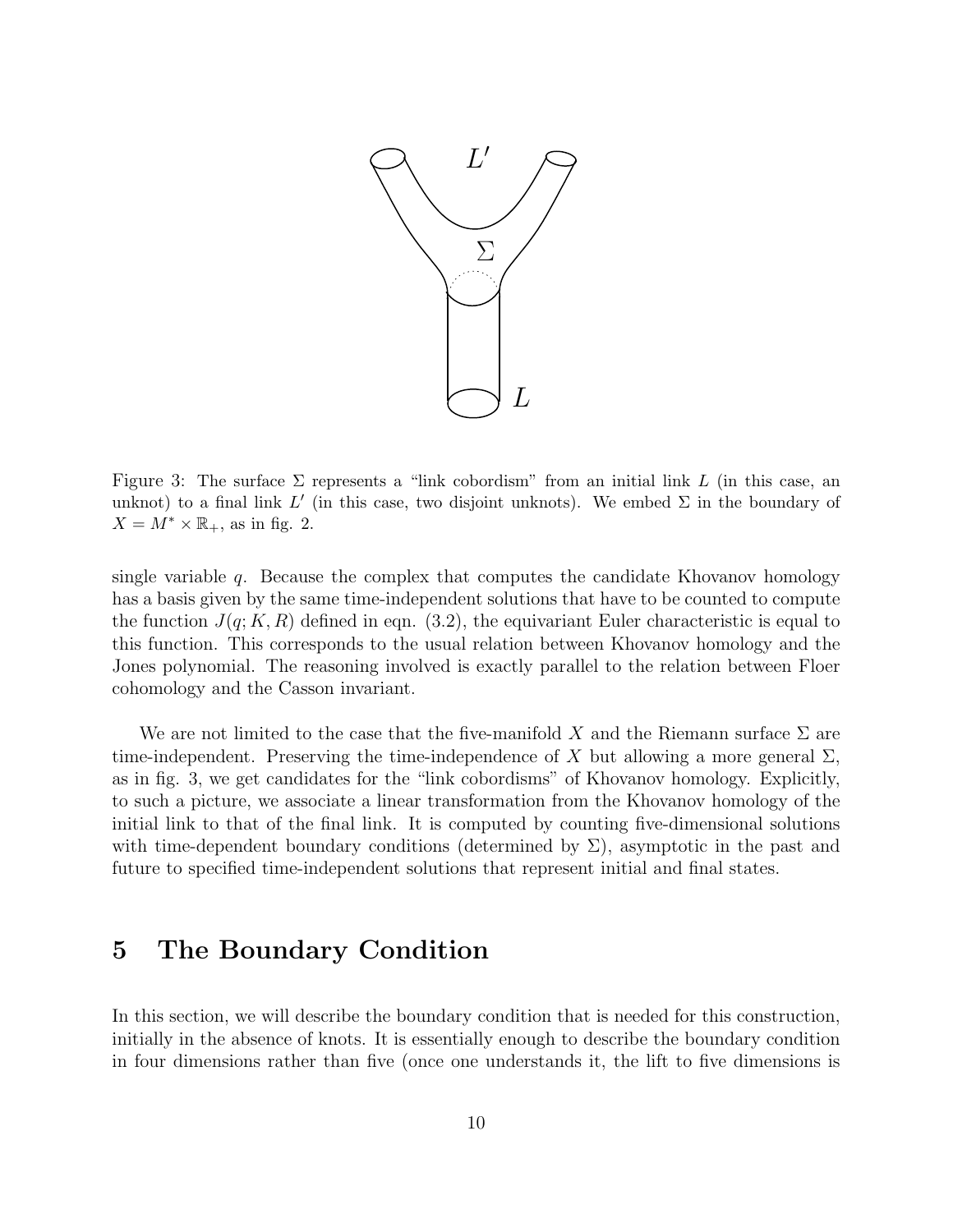fairly obvious), and as the boundary condition is local, we assume initially that the boundary of the four-manifold is just  $\mathbb{R}^3$ . So we work on  $M = \mathbb{R}^3 \times \mathbb{R}_+$ . (This special case is anyway the right case for the Jones polynomial, which concerns knots in  $\mathbb{R}^3$  or equivalently  $S^3$ .)

We will have to make use of one of the important equations in gauge theory, which is Nahm's equation. Nahm's equation is a system of ordinary differential equations for a triple  $X_1, X_2, X_3$  valued in  $\mathfrak{g}^3$ , where  $\mathfrak g$  is the Lie algebra of G. The equations read

$$
\frac{dX_1}{dy} + [X_2, X_3] = 0\tag{5.1}
$$

and cyclic permutations. On a half-line  $y \geq 0$ , Nahm's equations have the special solution

$$
X_i = \frac{\mathbf{t}_i}{y},
$$

where the  $t_i$  are elements of g that obey the  $\mathfrak{su}(2)$  commutation relations  $[t_1, t_2] = t_3$ , etc. We are mainly interested in the case that the  $t_i$  define a "principal  $\mathfrak{su}_2$  subalgebra" of  $\mathfrak{g}$ , in the sense of Kostant.

This sort of singular solution of Nahm's equations was important in the work of Nahm on monopoles, and in later work of Kronheimer and others. We will use it to define an elliptic boundary condition for our equations. In fact, Nahm's equations can be embedded in our four-dimensional equations on  $\mathbb{R}^3 \times \mathbb{R}_+$ . If we look for a solution that is (i) invariant under translations of  $\mathbb{R}^3$ , (ii) has the connection  $A = 0$ , (iii) has  $\phi = \sum_{i=1}^3 \phi_i dx_i + 0 \cdot dy$  (where  $x_1, x_2, x_3$  are coordinates on  $\mathbb{R}^3$  and y is the normal coordinate), then our four-dimensional equations (2.14) reduce to Nahm's equations

$$
\frac{d\phi_1}{dy} + [\phi_2, \phi_3] = 0,\t(5.2)
$$

and cyclic permutations. So the "Nahm pole" gives a special solution of our equations

$$
\phi_i = \frac{\mathbf{t}_i}{y}.\tag{5.3}
$$

We define an elliptic boundary condition by declaring that we will allow only solutions that are asymptotic to this one for  $y \to 0$ .

This is the boundary condition that we want at  $y = 0$ , in the absence of knots, and for  $W = \mathbb{R}^3$ . For the most obvious boundary condition for getting Khovanov homology, we require that  $A, \phi \rightarrow 0$  for  $y \rightarrow \infty$ . It is plausible (but unproved) that with these conditions, the special solution with the Nahm pole is the only one. (This would correspond to Khovanov homology of the unknot being of rank 1.)

Something interesting happens when we generalize this boundary condition from  $W = \mathbb{R}^3$ to an arbitrary oriented Riemannian three-manifold W. We describe the situation first for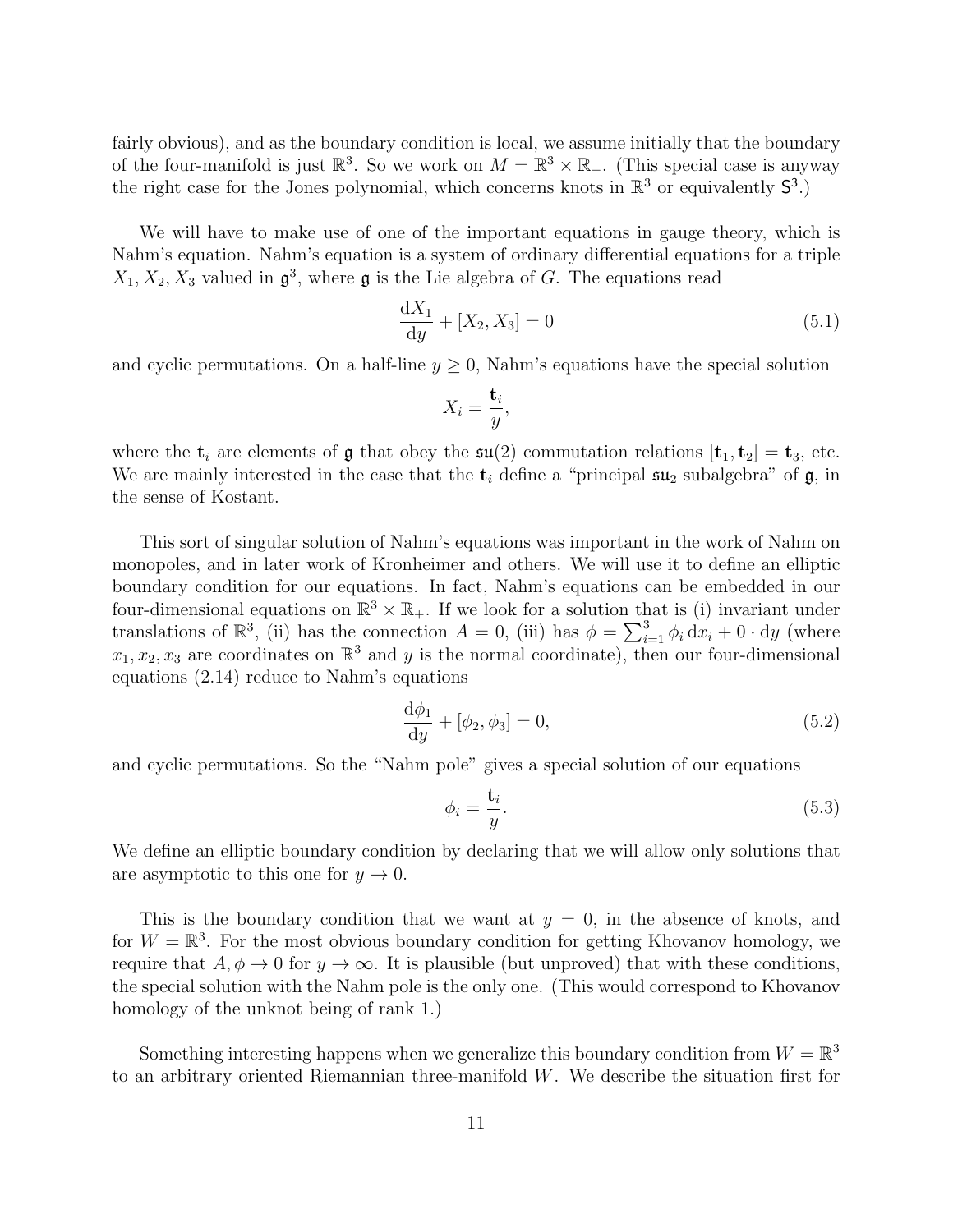$G = SO(3)$ . To make sense for general W of the formula  $\phi_i = \mathbf{t}_i/y$  or  $\phi = \sum_i \mathbf{t}_i dx^i/y$ (where the  $x^i$  are local coordinates on W), we have to interpret the objects  $\mathbf{t}_i$  as supplying an isomorphism between the bundle  $\text{ad}(E)$  and the cotangent bundle of W. A study of the equations (2.14) shows further that this isomorphism must be covariantly constant, so the gauge field A, when restricted to  $W = \partial M$ , can be identified with the Riemannian connnection of  $W$ . It follows from this together with some elementary arguments that to define the instanton number, integrated over  $W \times \mathbb{R}_+$ , as a topological invariant, one needs a framing of W (a trivialization of its tangent bundle).<sup>3</sup> For  $G = SU(2)$ , the tangent bundle of W has to be lifted to an  $SU(2)$  bundle, so a choice of spin structure on W is part of the boundary condition. The analog of this for any compact  $G$  is that, when restricted to  $W$ , the connection  $A$  is obtained from the Riemannian connection on  $W$  via a principal embedding  $\rho : \mathfrak{su}(2) \to \mathfrak{g}$ . A choice of spin structure is part of the boundary condition precisely if the subgroup of G associated to such a principal embedding is  $SU(2)$  rather than  $SO(3)$ .

The next step is to modify the boundary condition to incorporate the presence of a knot K. The local model is that the boundary is  $\mathbb{R}^3$ , and K is a copy of  $\mathbb{R} \subset \mathbb{R}^3$ . The boundary condition is described by giving a singular model solution on  $\mathbb{R}^3 \times \mathbb{R}_+$  that along the boundary has the now-familiar Nahm pole away from  $K$ , but has some other behavior along K. There should be one model solution for every irreducible representation  $R$  of the dual group  $G^{\vee}$ . The model solution is invariant under translations along K, so it can be obtained by solving some reduced equations on  $\mathbb{R}^2 \times \mathbb{R}_+$ . Before explaining a little more about this, we will first explain another reason that it is important to study the reduced equations in three dimensions.

#### 6 Categories

To compute the Jones polynomial, we need to count certain solutions in four dimensions; knowledge of these solutions is also the first step in constructing the candidate for Khovanov homology. How are we supposed to describe four-dimensional solutions? A standard strategy, often used in Floer theory and its cousins, involves "stretching" the knot in one direction (fig. 4), in the hope of reducing to a piecewise description by solutions in one dimension less. To carry out such a strategy, we need to be able to understand the reduced equations in three dimensions.

Another way to make the point is as follows. Most mathematical definitions of Khovanov homology proceed, directly or implicitly, by defining a category of objects associated to a two-sphere (or in some versions, a copy of  $\mathbb{C} = \mathbb{R}^2$ ) with marked points that are suitably

<sup>&</sup>lt;sup>3</sup>One also needs a condition at  $y = \infty$ , that is at the infinite end of  $\mathbb{R}_+$ . This is provided by the requirement that the connection approaches a specified critical point for  $y \to \infty$ .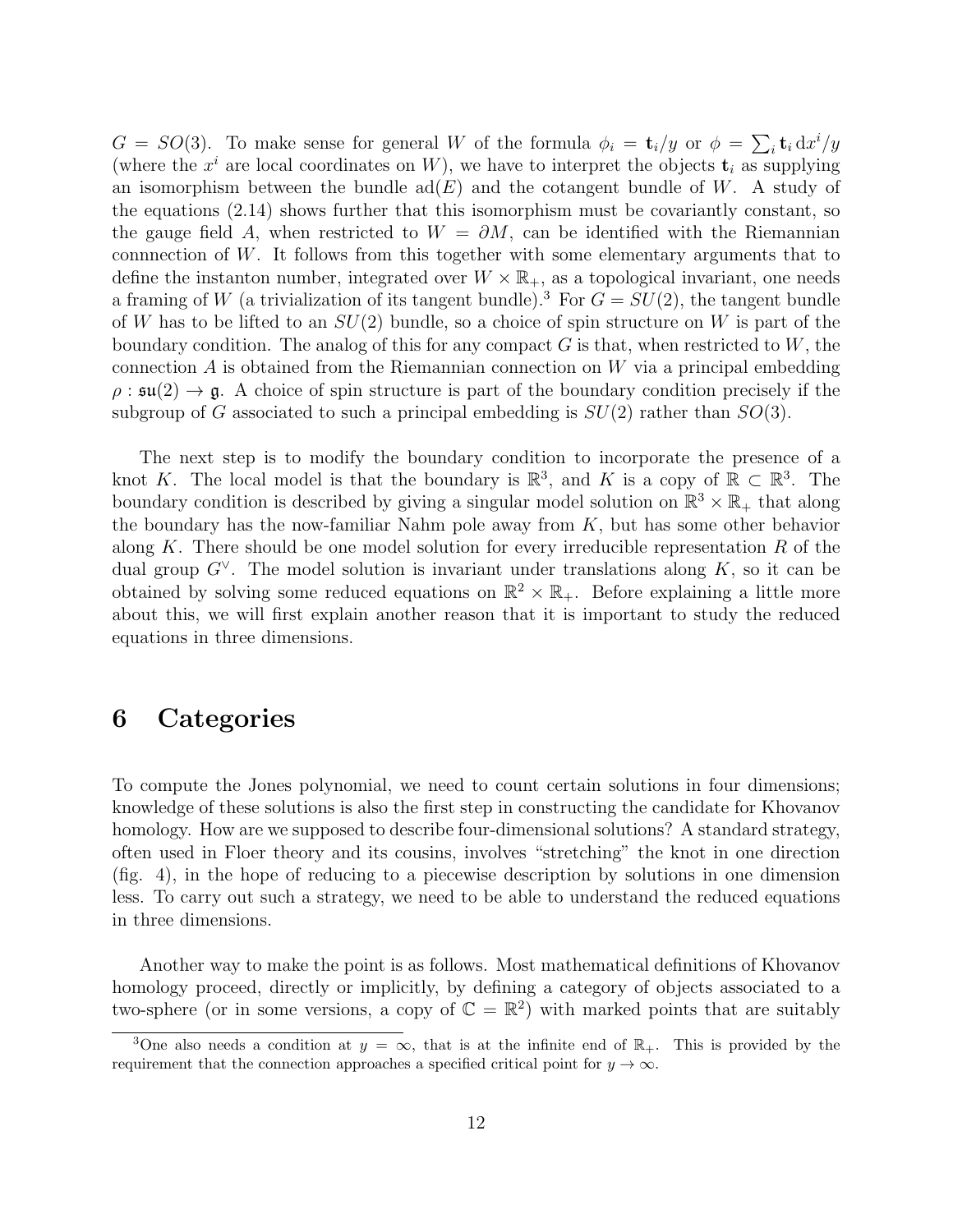

Figure 4: Stretching a knot in one dimension, to reduce to a description in one dimension less. One of the directions in  $\mathbb{R}^3$  – here labeled as  $x^1$  – plays the role of "time." After stretching of the knot, one hopes that a solution of the equations becomes almost everywhere nearly independent of  $x<sup>1</sup>$ . If so, a knowledge of the solutions that are actually independent of  $x<sup>1</sup>$  can be a starting point for understanding four-dimensional solutions. This type of analysis will fail at the critical points of the function  $x^1$  along a knot or link; a correction has to be made at those points.



Figure 5: To construct Khovanov homology, one wishes to attach a suitable category to  $\mathbb{R}^2$  or  $\mathsf{S}^2$ with marked points labeled by representations of  $G^{\vee}$ . In the framework described here, to construct this category one has to consider the reduced equations on  $\mathbb{R}^2 \times \mathbb{R}_+$  (or  $\mathsf{S}^2 \times \mathbb{R}_+$ , as sketched here), with marked points on the boundary.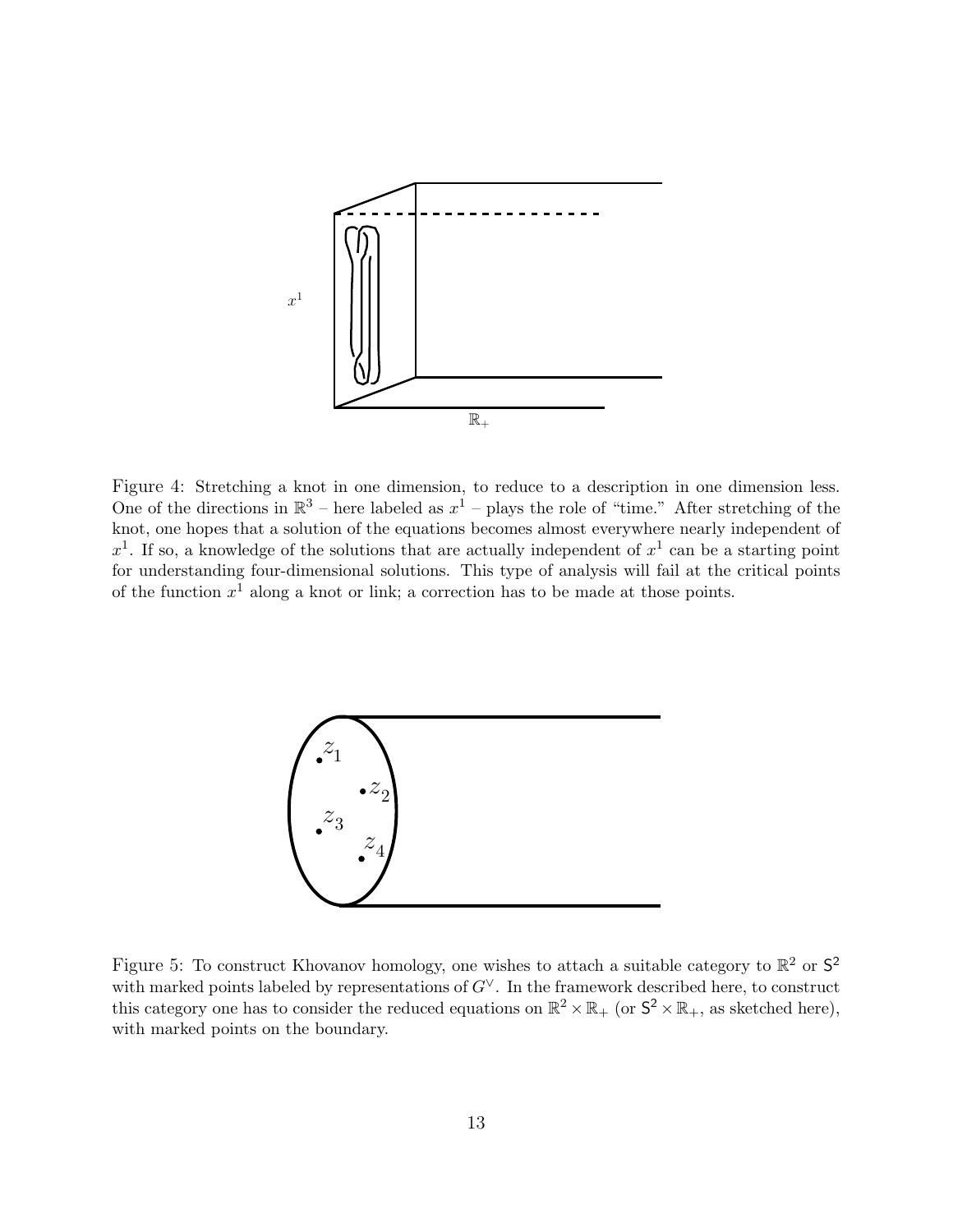labeled. In the present approach, this category should be the A-model category of the moduli space of solutions of the reduced three-dimensional equations in the appropriate geometry, as sketched in fig. 5. (The A-model in question is really an A-model with a superpotential; it is described in [3] as a Landau-Ginzburg A-model.)

The equations when reduced to three dimensions have a pleasantly simple structure. After getting a simplification via a small vanishing theorem for some of the fields, the equations can be schematically described as follows. There are three operators  $\mathcal{D}_i$  (constructed from A and  $\phi$ ) that commute,

$$
[\mathcal{D}_i, \mathcal{D}_j] = 0, \quad i, j = 1, 2, 3. \tag{6.1}
$$

And they obey a "moment map" constraint

$$
\sum_{i=1}^{3} [\mathcal{D}_i, \mathcal{D}_i^{\dagger}] = 0. \tag{6.2}
$$

The construction of the  $\mathcal{D}_i$  in terms of A and  $\phi$  depends on t. At  $t = 1$ , the equations just described coincide with the "extended Bogomoly equations" [4], which describe geometric Hecke transformations in the context of the geometric Langlands correspondence. For this value of  $t$ , the requisite model solutions, with singularities labeled by representations of the dual group, can be described in closed form [2, 11]. The appearance of geometric Hecke transformations is not a complete surprise, since one of the known descriptions of Khovanov homology [7] is based on a B-model category of moduli spaces of geometric Hecke transformations. (This approach has not yet been derived from quantum field theory, though some of the steps are clear.)

For generic t, a more transparent structure actually emerges  $[3]$ , even though, in this case, closed form solutions are not known. After a change of variables that is only valid for  $t \neq \pm 1$ , the equations  $[D_i, D_j] = 0 = \sum_i [D_i, D_i]$  $_{i}^{\dagger}$  are actually more familiar. They describe a flat  $G_{\mathbb{C}}$  bundle  $E \to \mathbb{R}^2 \times \mathbb{R}_+$  endowed with a hermitian metric that obeys a moment map condition. For a special value of  $t$ , the moment map condition is the one studied long ago in [8]. As far as is known, the t-dependence of the moment map is not important for any qualitative results.

Since  $\mathbb{R}^2 \times \mathbb{R}_+$  is simply-connected, how can we get anything interesting from a flat connection? The answer is that there is additional structure in the behavior at  $y = 0$  (and  $\infty$ ). A flat bundle over  $\mathbb{R}^2 \times \mathbb{R}_+$  is, of course, the pullback of a flat bundle on  $\mathbb{R}^2$ , which we will think of as  $\mathbb{C}$ . The boundary conditions at  $y = 0$  gives the flat bundle  $E \to \mathbb{C}$  the structure of an "oper," in the language of geometric Langlands. At the points corresponding to the knots, the oper has singularities, but the flat bundle has no monodromy around these singularities. Such oper singularities are classified again by representations of the dual group, as reviewed in  $[14]$ . This gives a way to understand for generic t the existence of model solutions with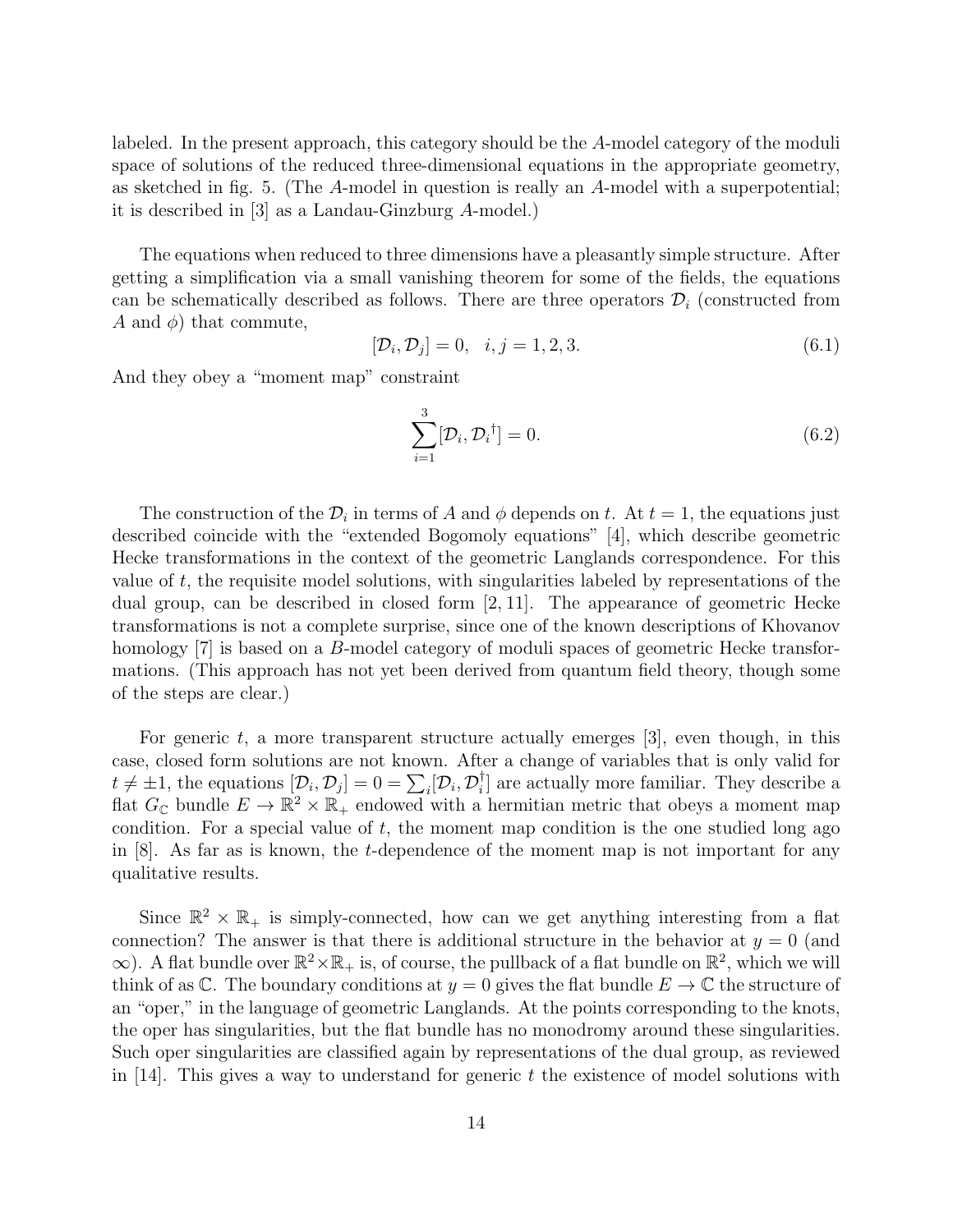

Figure 6: Projection of a knot to two dimensions.

singularities labeled by a representation of the dual group. (For generic  $t$ , these solutions are not known in closed form, but they can be found numerically for  $G^{\vee} = SU(2)$ .) As also explained in [14], opers with singularities of this type are related to integrable models such as the Gaudin spin chain.

Integrable spin systems are part of the context in which the Jones polynomial was originally discovered. So the relation of the reduced three-dimensional equations to an integrable spin chain offers some encouragement that we may be able to directly understand how the counting of the solutions of the four-dimensional equations (2.14) leads to the Jones polynomial. Actually carrying this out [3] requires one more key idea, which we describe next.

## 7 Knot Projections

In standard approaches to the Jones polynomial and Khovanov homology, one often begins by considering a projection of a knot to two dimensions, as in fig. 6. One makes some definition based on this projection, and then one endeavors to prove that this definition is actually independent of the choice of a projection.

In the context of the four- and five-dimensional equations considered here, there is a very natural way to incorporate a knot projection by modifying the boundary condition for  $y \to \infty$ . For brevity, we will describe this only for four-dimensional gauge theory on  $M = \mathbb{R}^3 \times \mathbb{R}_+$ . Instead of requiring that  $A, \phi \to 0$  for  $y \to \infty$ , we keep that condition on  $A$ , but we change the condition on  $\phi$ . We pick a triple  $c_1, c_2, c_3$  of commuting elements of t, the Lie algebra of a maximal torus  $T \subset G$ , and we ask for

$$
\phi \to \sum_i c_i \cdot \mathrm{d}x^i \tag{7.1}
$$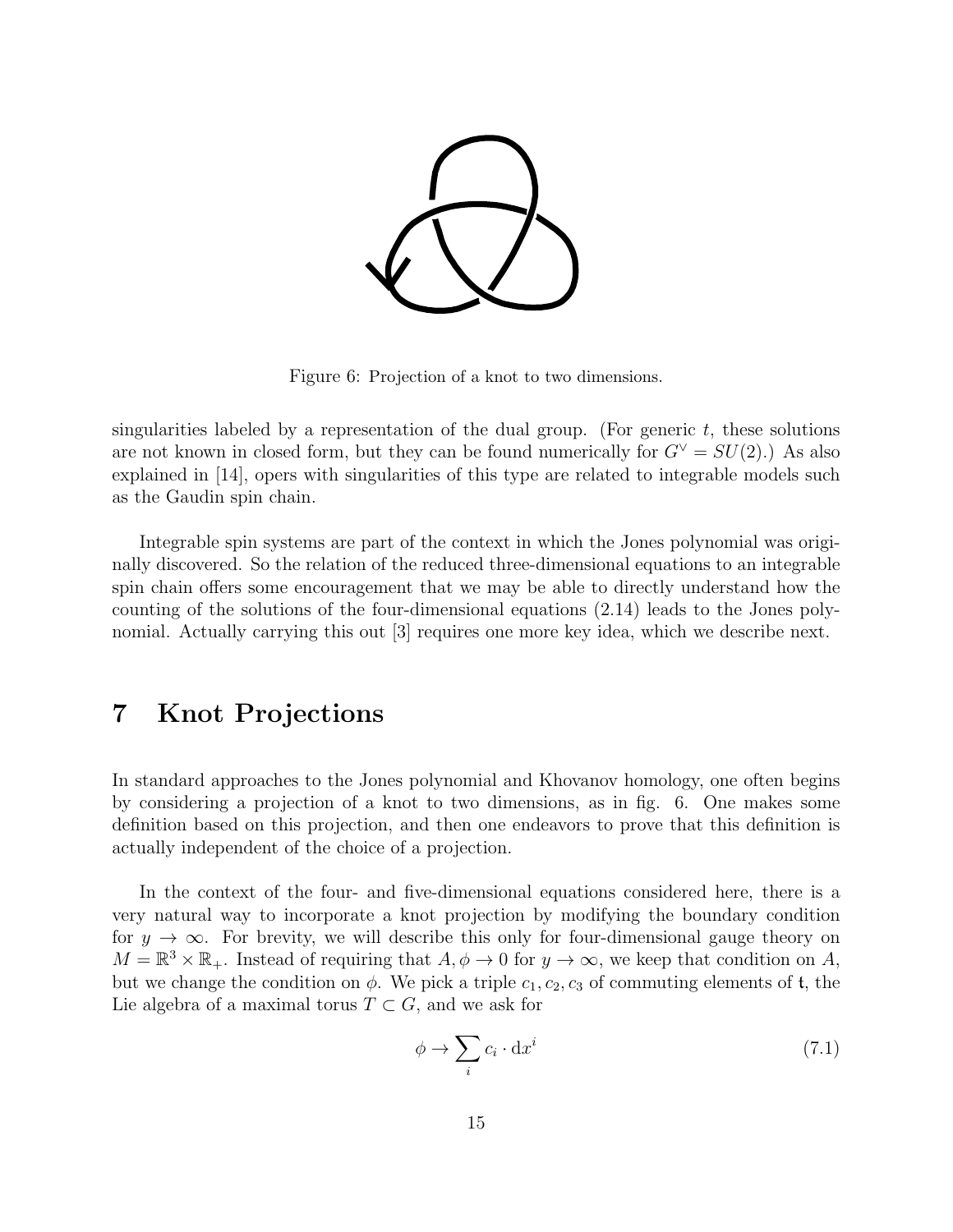for  $y \to \infty$ . Here  $x^1, x^2, x^3$  are Euclidean coordinates on  $\mathbb{R}^3$ . We use the fact that the equations have an exact solution for  $A = 0$  and  $\phi$  of the form just indicated. There is a nice theory of Nahm's equations with this sort of condition at infinity [15].

The counting of solutions of an elliptic equation is constant under continuous variations (provided certain conditions are obeyed) so one expects that the Jones polynomial can be computed with this more general asymptotic condition, for an arbitrary choice of  $\vec{c} = (c_1, c_2, c_3).$ 

If  $G = SU(2)$ , then t is one-dimensional. So if  $\vec{c}$  is non-zero, it has the form  $\vec{c} = c \cdot \vec{a}$  where c is a fixed (nonzero) element of t and  $\vec{a}$  is a vector in three-space. So picking  $\vec{c}$  essentially means picking a vector  $\vec{a}$  pointing in some direction in  $\mathbb{R}^3$ . The choice of  $\vec{a}$  determines a projection of  $\mathbb{R}^3$  to a plane, so this is now built into the construction. For G of higher rank, one could do something more general, but it seems sufficient to take  $\vec{c} = c \cdot \vec{a}$  with c a regular element of t. The advantage to this method of introducing a knot projection is that we know a priori that what we compute will be independent of the choice of the projection.

Taking  $\vec{c} \neq 0$  is described by physicists as "gauge symmetry breaking" or "moving on the Coulomb branch." A closely parallel construction is important in the theory of superconductivity, in Taubes's proof that "SW=GW," and in the theory of weak interactions and Higgs particles. (For a review of these matters, emphasizing their common features, see [16].) Taking  $\vec{c}$  sufficiently generic gives a drastic simplification because the equations become quasi-abelian in a certain sense. On a length scale large than  $1/|\vec{c}|$ , the solutions can be almost everywhere approximated by solutions of an abelian version of the same equations. There is an important locus where this fails, but it can be understood.

By reasoning along these lines, it is possible [3] to give a fairly direct map from the counting function  $J(q; K, R)$ , defined in eqn. (3.2), to a known construction of the Jones polynomial (and its analogs for other representations and gauge groups). The known construction that has been obtained this way is the vertex model (which is presented, for example, in [17]). One of the main tools in the analysis was the relationship of the reduced three-dimensional equations to integrable models, as indicated in section 6. The analysis gave a way of relating the counting function  $J(q; K, R)$  to the Jones polynomial, without relying on arguments of quantum field theory.

Acknowledgment: Research supported in part by NSF Grant PHY-0969448.